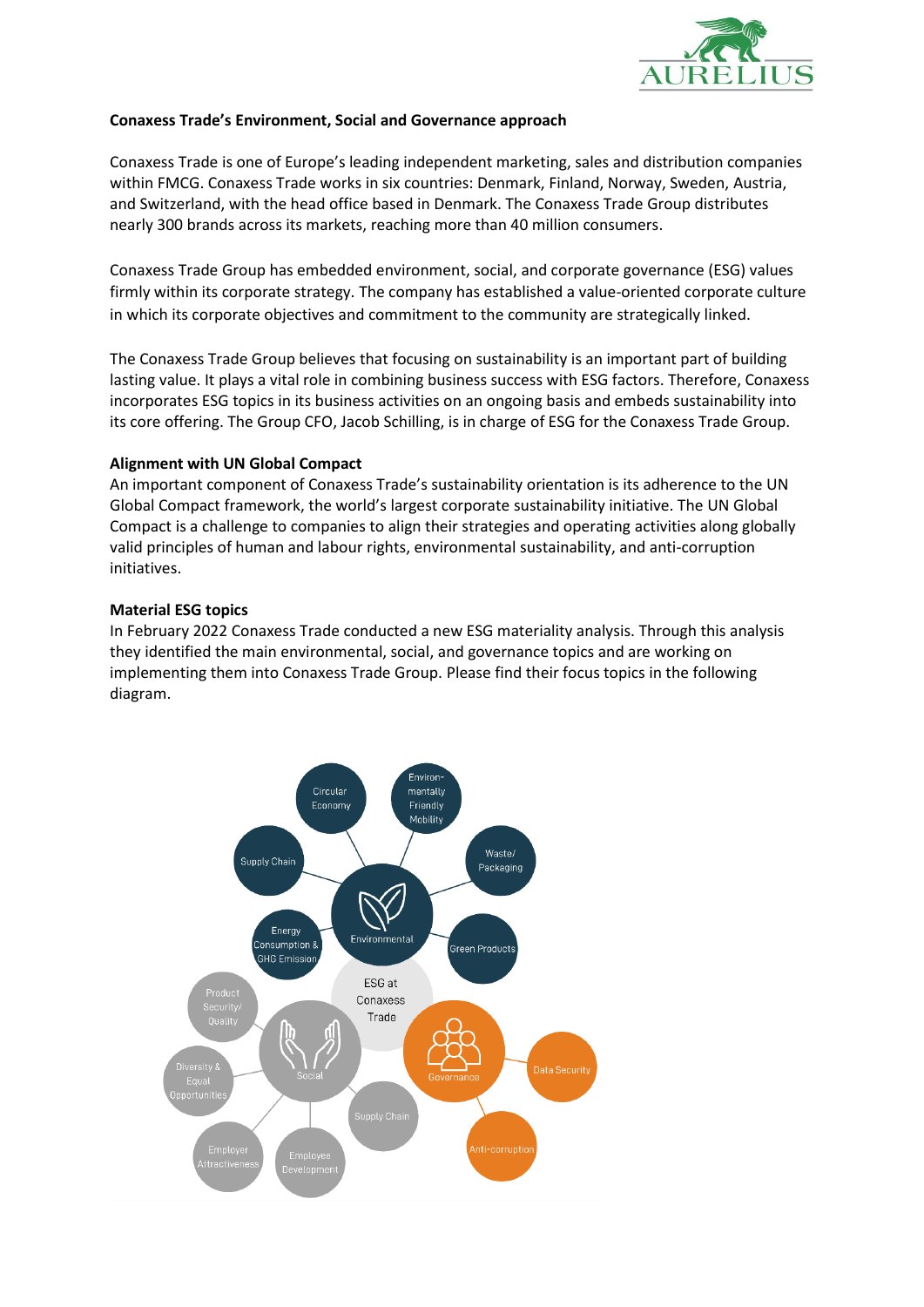

### **Environment: Energy consumption and GHG emission**

Conaxess Trade aims to reduce the impact of its business activities on the environment through ecologically responsible actions and careful processes.

Central targets for the company are the reduction of greenhouse gas emissions (mitigation) and adaptation to the already existing and incoming effects of climate change, derived from the first two EU taxonomy environmental goals ("climate protection" and "adaptation to climate change"). Conaxess Trade seeks to actively contribute towards limiting global warming and achieving the goals set out in the Paris Climate Agreement.

Environmentally friendly mobility is, besides supporting the supply chain to reduce non-renewable energy consumption, an area in which Conaxess Trade contributes to the efforts against global warming. Conaxess Trade introduced several measures to reduce GHG emission in the fields of goods transportation, flight reduction, and using public transport.

## **Supporting supply chain by complying with environmental protection laws**

Conaxess Trade's most important environmental ESG impact is to encourage its suppliers to keep or to strengthen their ecological friendly production and to comply with environmental protection laws. Therefore, the company will implement a new suppliers' code of conduct in 2022.

## **Circular Economy**

Transitioning to a circular economy is vital to preserving and protecting Earth's natural resources. Conaxess Trade commits itself to the responsible use of natural resources and to the reduction of its resource consumption. At Conaxess Trade, resource conservation measures are regularly reviewed and implemented. In particular, the further reduction of packing material remains high on Conaxess Trade's agenda.

#### **Green Goods**

Conaxess Trade makes efforts to refrain from goods that cause undue negative effects to the environment. According to Conaxess Trade's guidelines they abstain from selected foods with excessive GHG emission footprint, such as pangasius in their fish products segment. Conaxess Trade strives to choose 'green products' versus less ecological and social valuable products. Progress is being made here especially in the pasta products segment, and Conaxess Trade is in extensive discussions with its suppliers and customers to make further changes in this area.

# **Social: Material social topics are supply chain, employees, and product quality**

At Conaxess Trade, Corporate Social Responsibility (CSR) is a core element of its corporate philosophy. That means contributing to society at large beyond the confines of their company and anchoring their contributions strategically.

Conaxess Trade's main ESG topics in social, derived from its material analysis, are supply chain, employees (employee development, employer attractiveness, diversity & equal opportunities), and product quality.

Conaxess Trade's most important social ESG impact is to encourage its suppliers to keep or to strengthen employees' rights, their working conditions, and their safety for their staff. Therefore they will implement a new suppliers' code of conduct in 2022.

# **Social responsibility for employees**

The company is responsible for more than 420 employees, all of whom play a key role in the success of the Group. Conaxess Trade therefore wants to offer all its employees a framework that enables them to develop personally and professionally in a way that is most in line with their ideas and goals.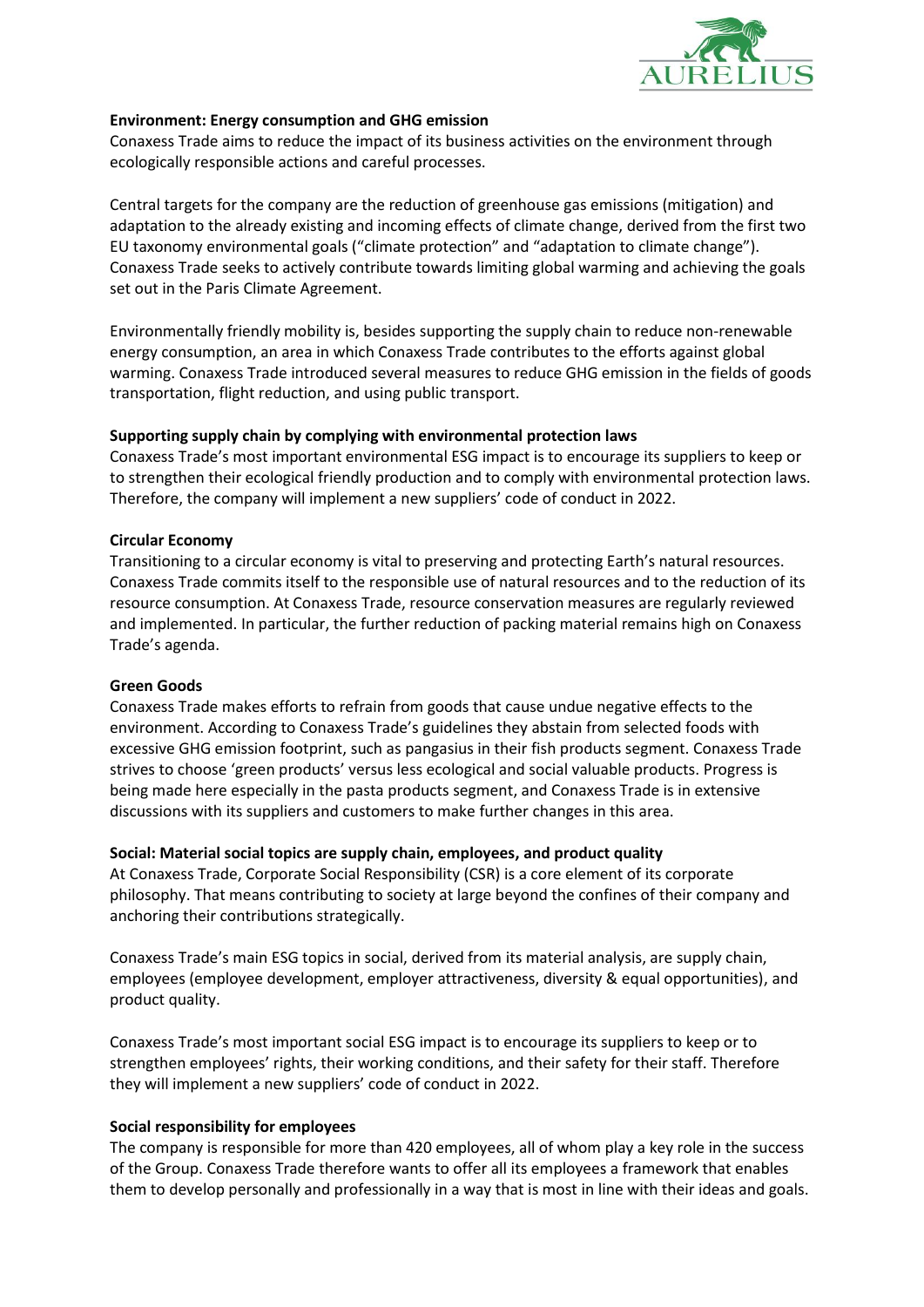

Conaxess Trade expects all employees to treat each other with respect, openness, and fairness. Managers act as role models and bear special responsibility for maintaining a fair corporate culture. To secure Conaxess Trade's high requirements concerning diversity and equal opportunities, they will form a diversity committee to manage the topic at the board level. Conaxess Trade makes clear statements and commits to promoting diversity in all of its dimensions: age, ethnicity and nationality, gender and gender identity, physical and mental abilities, religion and belief, and sexual orientation and social background.

The demands placed on employers, especially by young recruits, are changing and topics such as work-life balance, flexible working, and job satisfaction are becoming increasingly important. Through various measures, Conaxess Trade ensures a good work-life balance, including flexible working time models and mobile working. Employees are offered an open corporate culture geared to teamwork and receive additional benefits such as health insurance. Conaxess Trade also supports the professional development and upskilling of its employees.

## **Product quality & security**

The company complies will all local standards regarding the quality and security of products they trade. Conaxess only deals with products which fulfil all standards of the food and health authorities. Conaxess Trade is in close contact with the responsible authorities in the Nordics as well as in Austria and Switzerland.

## **Governance: Data protection & security key governance topic**

Conaxess Trade has established a comprehensive code of conduct covering topics like data protection, anti-money laundering, fair competition, insider information, anti-corruption, receiving gifts, and conflict of interests.

The company's material governance topics are anti-corruption and data protection and security. Conaxess Trade undertakes to respect any applicable national data protection legislation, including the EU General Data Protection Regulation (GDPR, Regulation 2016/679). Conaxess Trade has introduced a huge set of data protection and security guidelines to protect its customers, suppliers, employees, and the company, as well as guidelines for procedures that must be followed in case of personal data breaches.

# **Anti-corruption, prohibition of gifts**

Conaxess Trade is committed to the international fight against anti-corruption, money laundering & terrorism financing. As part of this effort, Conaxess Trade respects the 4th Anti-Money Laundering Directive.

Conaxess Trade does not accept, offer or receive gifts, payments, invitations or services, which could reasonably be assumed to influence business related transactions beyond the scope of usual business hospitality or are forbidden by law.

# **Lobbying and political party donations**

Conaxess Trade advocates that its employees do not engage in political lobbying on behalf of the individual companies in the Group, either in the country where they are located or abroad. Furthermore, no persons or organizations are commissioned to lobby government representatives, authorities, or political organizations. The company supports the introduction of transparency rules (e.g., lobbying registers) in the political systems in which companies pursue their interests.

Conaxess Trade does not make any donations to political parties, politicians, or candidates for political office.